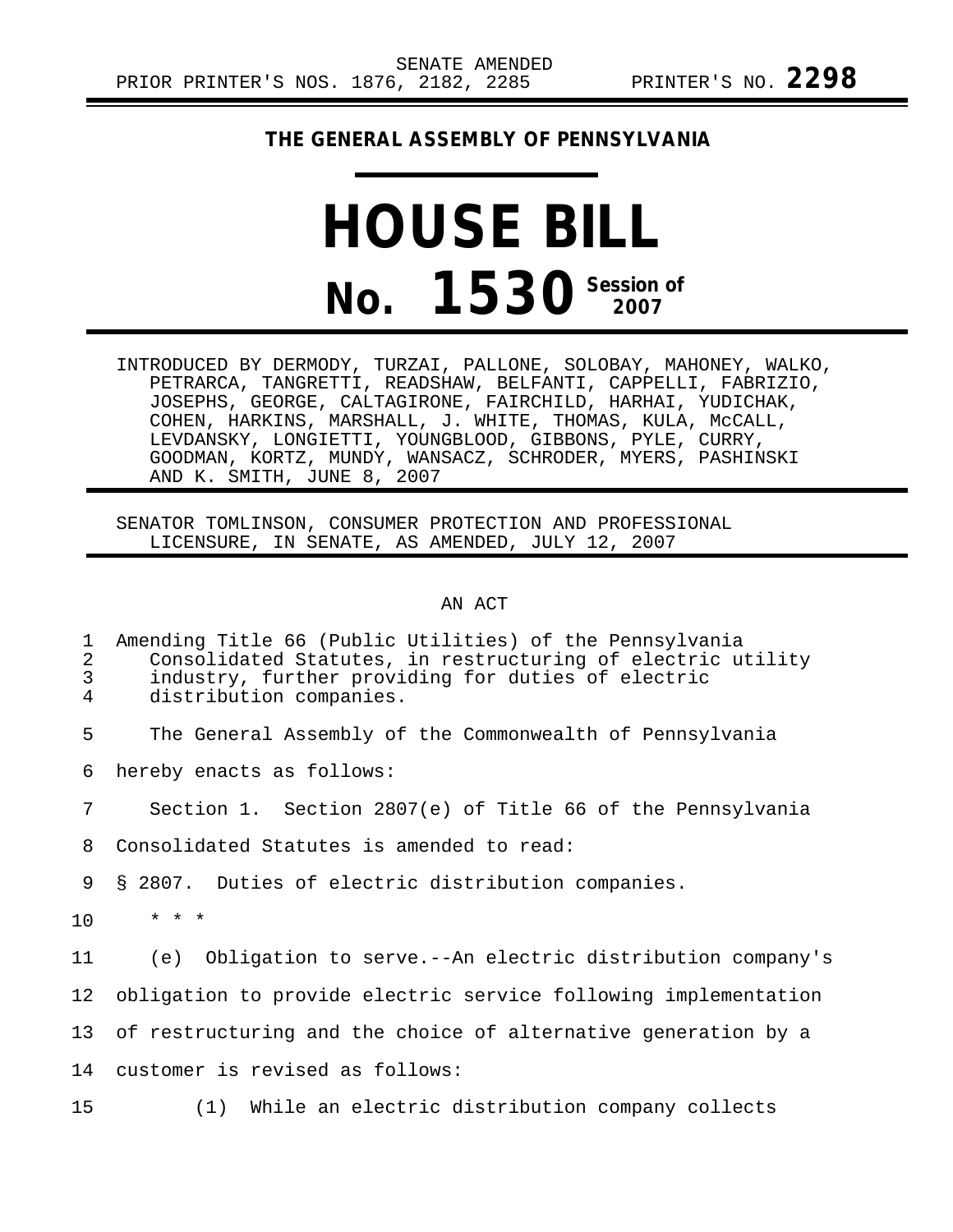1 either a competitive transition charge or an intangible 2 transition charge or until 100% of its customers have choice, 3 whichever is longer, the electric distribution company shall 4 continue to have the full obligation to serve, including the 5 connection of customers, the delivery of electric energy and 6 the production or acquisition of electric energy for 7 customers.

8 (2) At the end of the transition period, the commission 9 shall promulgate regulations to define the electric 10 distribution company's obligation to connect and deliver and 11 acquire electricity under paragraph (3) that will exist at 12 the end of the phase-in period.

13 (3)  $(i)$  If a customer contracts for electric energy and 14 it is not delivered or if a customer does not choose an 15 alternative electric generation supplier, the electric 16 distribution company or commission-approved alternative 17 supplier shall acquire electric energy at prevailing 18 market prices to serve that customer and shall recover 19 fully all reasonable costs. The electric distribution 20 company or commission-approved supplier shall adjust 21 rates at appropriate intervals as determined by the 22 commission. The electric energy acquired under this 23 paragraph shall be procured through competitive 24 procurement processes that may include one or more of the 25 following: 26 (A) Auctions. 27 (B) Requests for proposal. 28 (C) Bilateral contracts negotiated between the

29 electric distribution company or commission-approved

30 alternative supplier and a wholesale electric

20070H1530B2298 - 2 -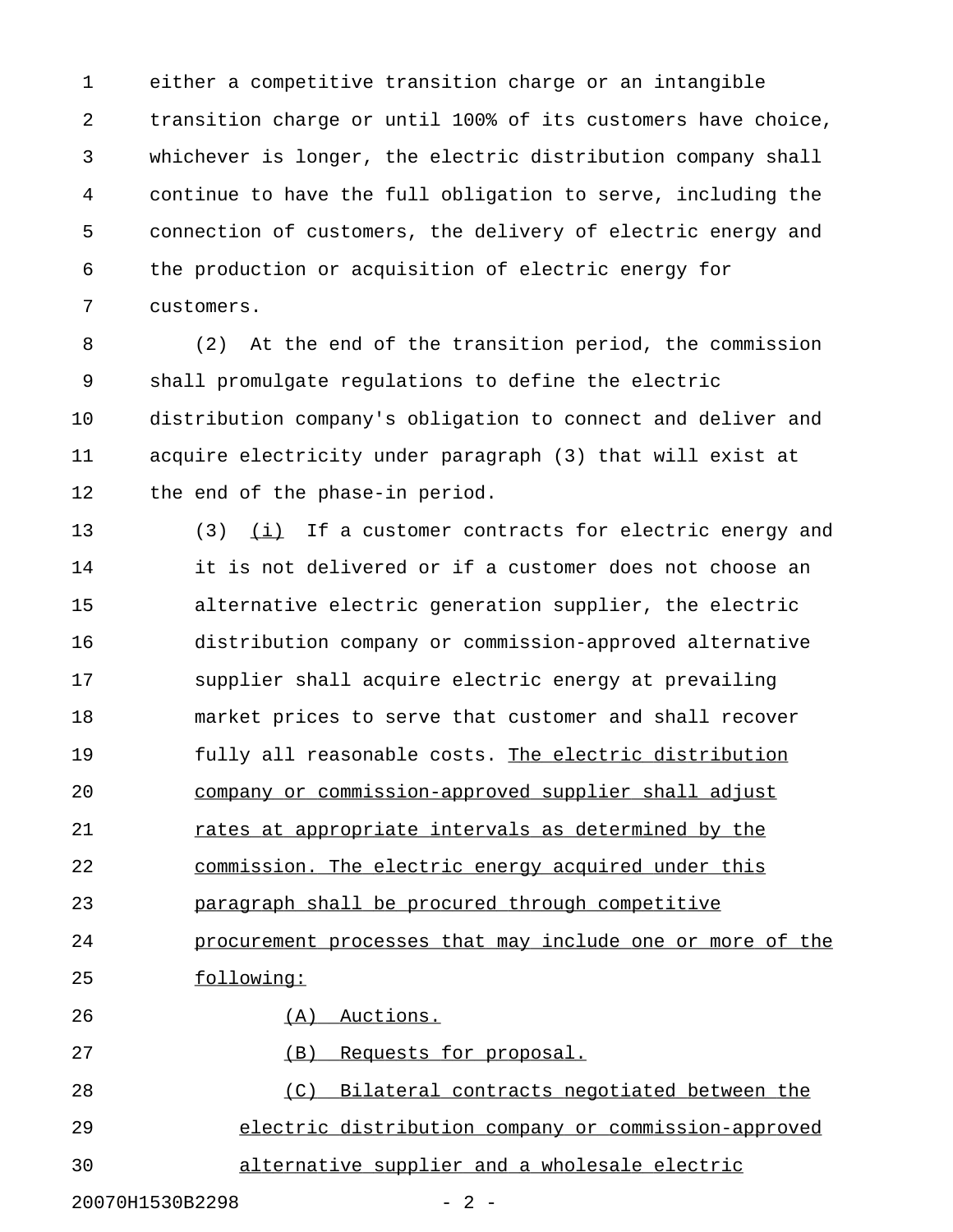1 supplier, except that the bilateral contracts shall 2 be entered into at the sole discretion of the 3 electric distribution company or commission-approved 4 alternative supplier and the commission shall have no 5 authority to require the contracts and shall be at 6 prices no greater than reasonable forward market 7 prices. 8 (D) ANY OTHER ELECTRIC ENERGY APPROVED BY THE < \_\_\_\_\_\_\_\_\_\_\_\_\_\_\_\_\_\_\_\_\_\_\_\_\_\_\_\_\_\_\_\_\_\_\_\_\_\_\_\_\_\_\_\_\_\_ 9 COMMISSION THROUGH REGULATION. 10 (ii) The commission shall not modify contracts or 11 disallow costs associated with contracts entered into 12 pursuant to an approved competitive procurement process. 13 Prices obtained through the competitive procurement 14 **processes shall be deemed to be prevailing market prices.** 15 The resources procured pursuant to this paragraph may 16 reflect a mix of long-term, short-term or spot market 17 purchases. THE COMMISSION MAY DISALLOW COST RECOVERY IF  $\sim$ 18 THERE HAS BEEN FRAUD, COLLUSION, MARKET MANIPULATION OR 19 SIMILAR ACTIVITIES WITH REGARD TO THESE CONTRACTS. 20 (4) If a customer that chooses an alternative supplier 21 and subsequently desires to return to the local distribution 22 company for generation service, the local distribution 23 company shall treat that customer exactly as it would any new 24 applicant for energy service. 25 (5) (i) Notwithstanding paragraph (3), the electric 26 distribution company or commission-approved alternative 27 supplier may, in its sole discretion, offer large 28 customers with a peak demand of 15 megawatts or greater 29 at one meter at a location in its service territory any 30 negotiated rate for service at all of the customers' 20070H1530B2298 - 3 -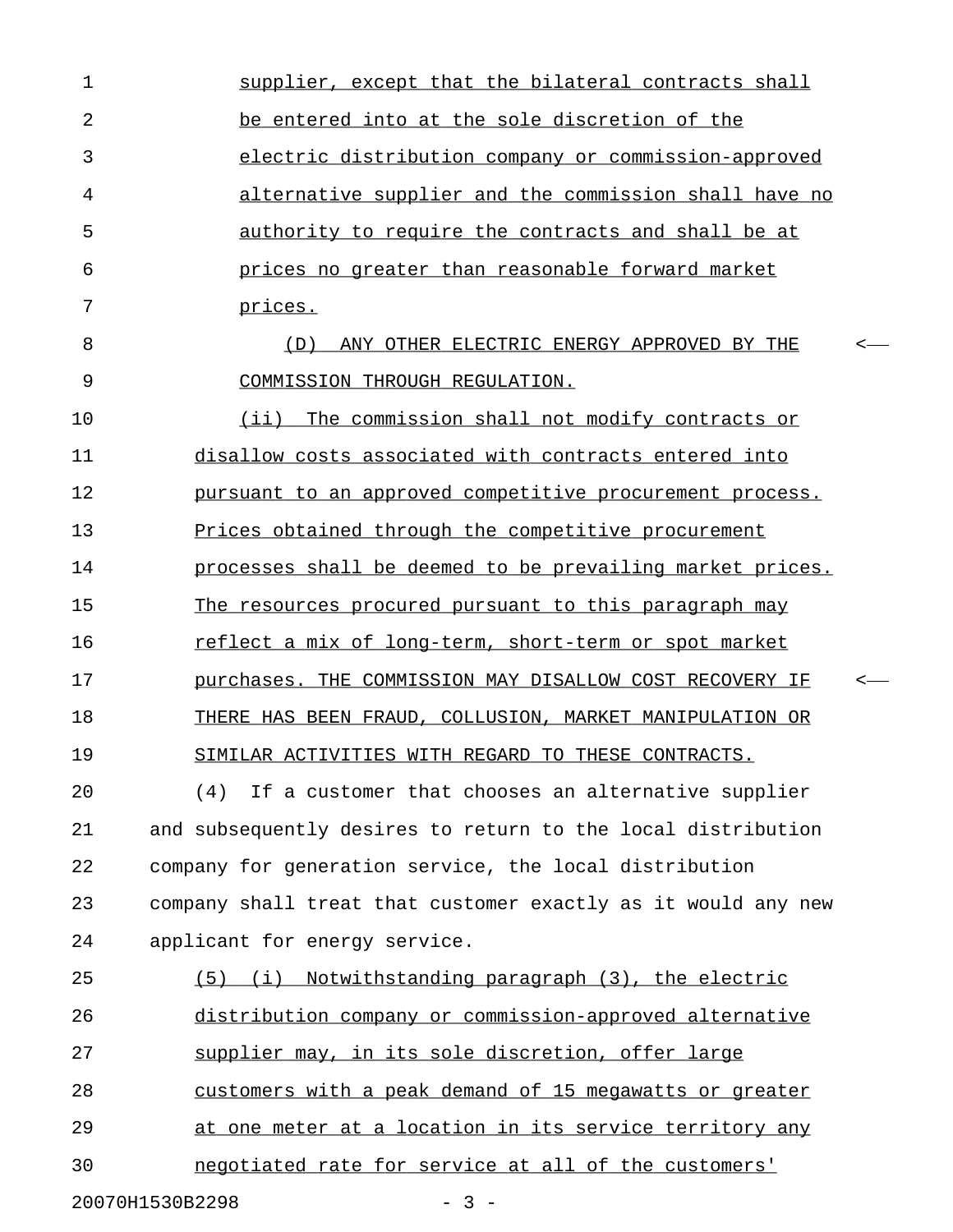1 locations within the service territory for any duration 2 agreed upon by the electric distribution company or 3 commission-approved alternative supplier and the large 4 customer. The commission shall permit, but shall not 5 require, an electric distribution company or commission- \_\_\_\_\_\_\_\_\_\_\_\_\_\_\_\_\_\_\_\_\_\_\_\_\_\_\_\_\_\_\_\_\_\_\_\_\_\_\_\_\_\_\_\_\_\_\_\_\_\_\_\_\_\_\_\_ 6 approved alternative supplier to provide service to large 7 customers under this paragraph. Contract rates entered 8 into under this paragraph shall be subject to review by 9 the commission in order to ensure that all costs related 10 to the rates are borne by the parties to the contract and 11 that no costs related to the rates are borne by other 12 customers or customer classes. If no costs related to the 13 rates are borne by other customers or customer classes, 14 the commission shall approve the contract within 90 days 15 of its filing or it shall be deemed approved by operation 16 of law upon expiration of the 90 days. Information 17 submitted under this paragraph shall be subject to the 18 commission's procedures for the filing of confidential 19 and proprietary information. 20 (ii) For purposes of providing service under this 21 **paragraph to customers with a peak demand of 20 megawatts** 22 or greater at one meter at a location within that 23 distribution company's service territory, an electric 24 distribution company that has completed its restructuring 25 transition period as of the effective date of this 26 **paragraph may, in its sole discretion, acquire an** 27 interest in a generation facility or construct a 28 generation facility specifically to meet the energy 29 requirements of the customers including the electric 30 requirements of the customers' other billing locations

20070H1530B2298 - 4 -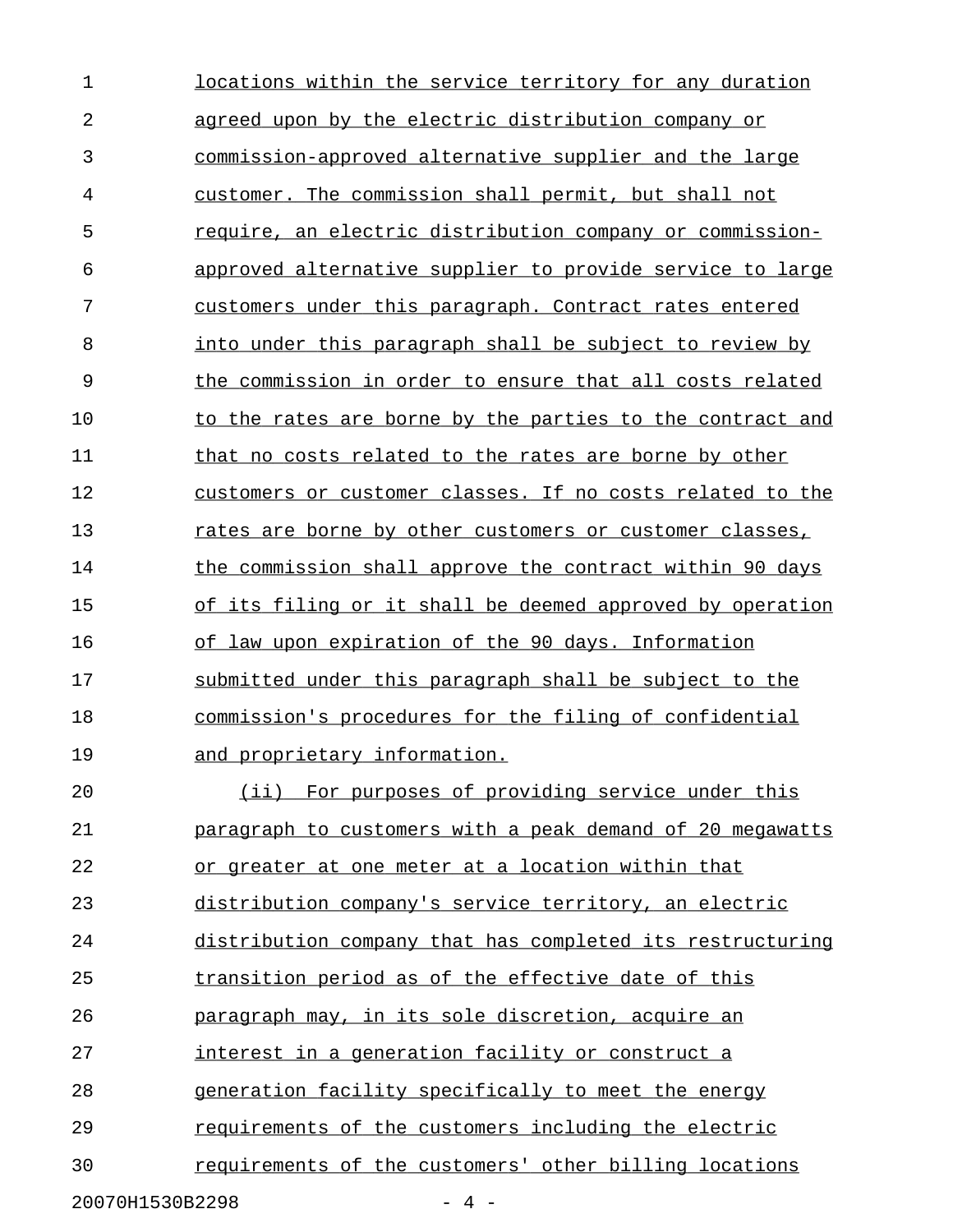1 within its service territory. The electric distribution 2 company must commence construction of the generation 3 **facility or contract to acquire the generation interest** 4 within three years after the effective date of this 5 paragraph, except that the electric distribution company 6 may add to the generation facilities it commenced 7 construction or contracted to acquire after this three-8 year period to serve additional load of customers for 9 whom it commenced construction or contracted to acquire 10 generation within three years. Nothing in this paragraph 11 requires or <del>authorized</del> AUTHORIZES the commission to  $\sim$ 12 require an electric distribution company to commence 13 construction or acquire an interest in a generation 14 facility. The electric distribution company's interest in 15 the generation facility it built or contracted to acquire 16 shall be no larger than necessary to meet peak demand of 17 customers served under this subparagraph. During times 18 when the customer's demand is less than the electric 19 distribution company's generation interest, the electric 20 distribution company may sell excess power on the 21 wholesale market. At no time shall the costs associated 22 with the generating facility interests be included in 23 rate base or otherwise reflected in rates. The generation 24 facility interests shall not be commission-requlated 25 assets. \_\_\_\_\_\_\_ 26 Section 2. This act shall take effect in 60 days.  $\sim$ 27 SECTION 2. THIS ACT SHALL TAKE EFFECT AS FOLLOWS: < 28 (1) THE AMENDMENT OF 66 PA.C.S. § 2807(E)(3) SHALL TAKE 29 EFFECT IN 60 DAYS. 30 (2) THE ADDITION OF 66 PA.C.S. § 2807(E)(5) SHALL TAKE

20070H1530B2298 - 5 -